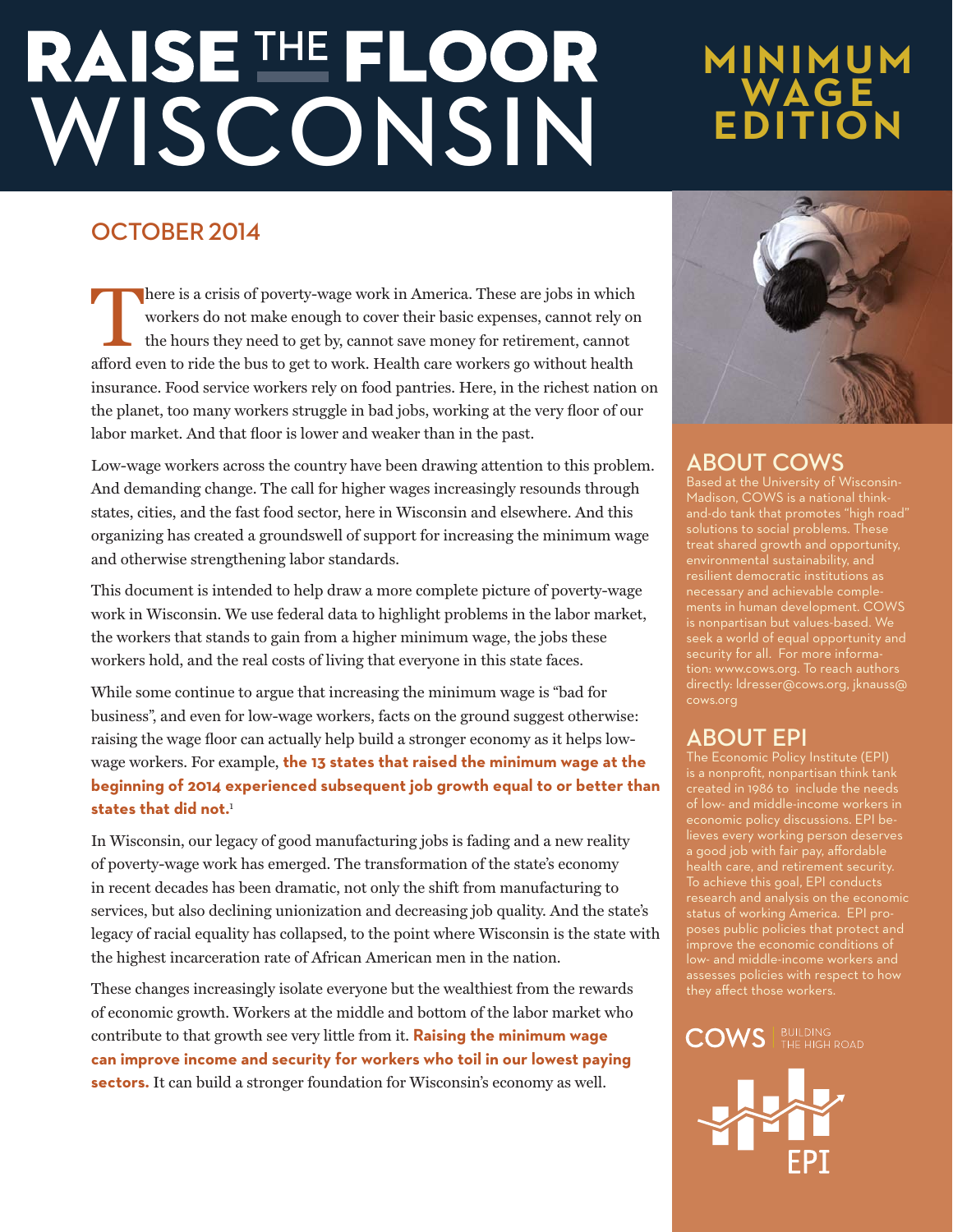# POVERTY WAGE WISCONSIN

Poverty-wage work is widespread in Wisconsin. Some 700,000 Wisconsin workers, or one of every four workers in the state, earns wages below the marker of \$11.36 per hour. **These are not teenagers working part-time for pocket change.** The median age of a poverty-wage worker in Wisconsin is 30. Almost 60 percent of poverty-wage workers are women.

# **POVERTY WAGE WORK AND SECTORS**

Poverty wage in 2013 = \$11.36 per hour. Below this wage a worker cannot keep a family of four (2 adults, 2 children) out of poverty, even with full-time, year round work.

- $700,000$  Wisconsin workers  $-1$  in  $4$  worked in poverty-wage jobs in 2013.
- The median age of a poverty-wage worker in Wisconsin is 30 years old.
- Three fourths of Wisconsin's poverty wage workers are white. But African American and Hispanic workers are much more likely to hold poverty wage jobs. While one-quarter of white workers earn poverty wages, 38 percent of black, and 42 percent of Hispanic workers do.
- Three times as many poverty-wage workers have no health insurance as other workers 22 percent of poverty-wage workers had no health insurance in 2013; only 7 percent of higher-wage workers have no insurance.
- Hours can be as big a problem as wages. Poverty-wage work is often formally or functionally parttime. Just-in-time scheduling, where an employer gives little-to-no advance warning of scheduled work times, is an increasing norm. In many service sector jobs, bad weather, bad traffic, or just too few customers can send workers home mid-shift.

Three sectors stand out for their contributions to poverty-wage jobs in Wisconsin:



THESE THREE SECTORS ACCOUNT FOR MORE THAN 40% OF WISCONSIN'S 700,000 POVERTY-WAGE JOBS.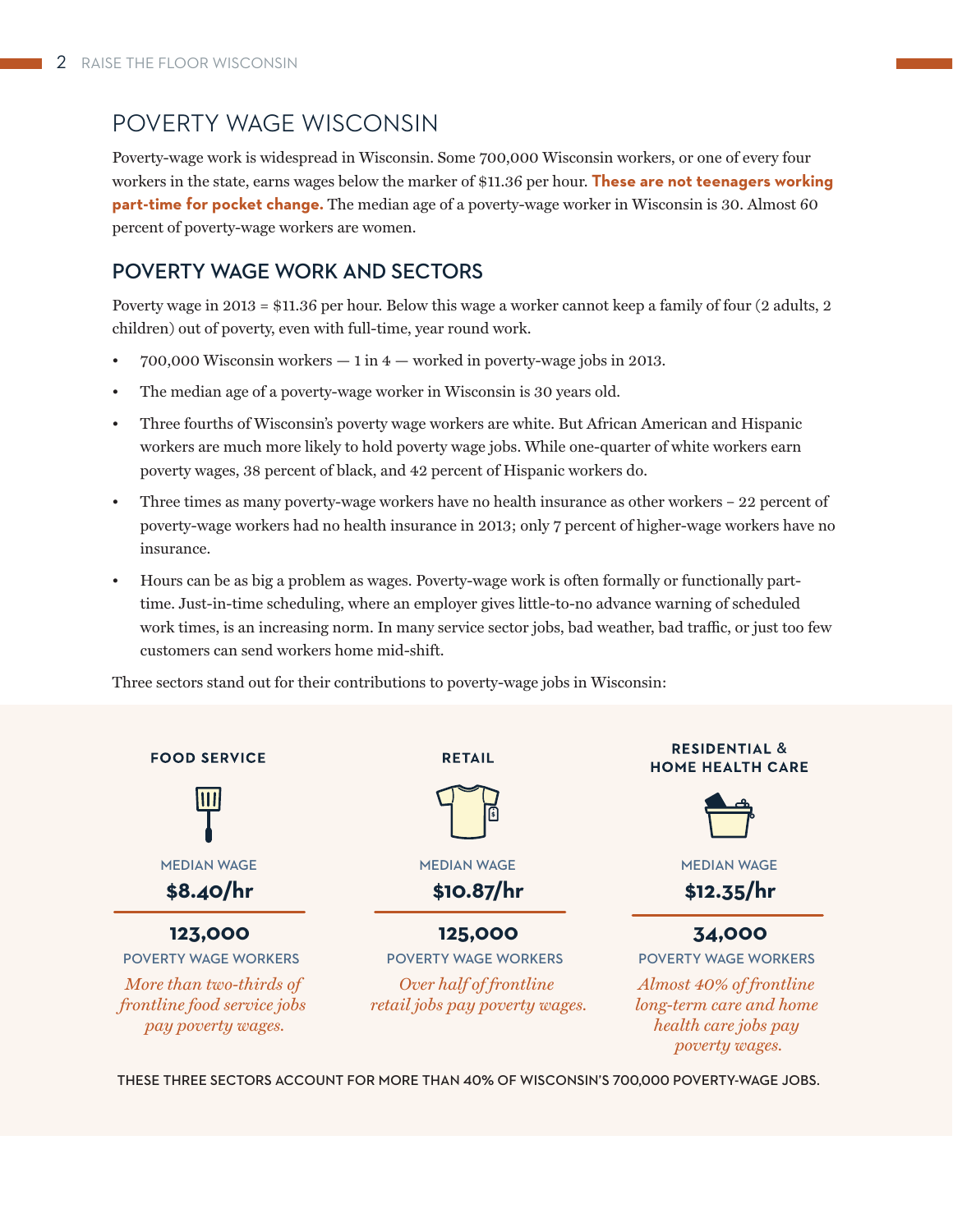# **IS EDUCATION THE PROBLEM?**

Low education is an attractive and simple explaination of the poverty-wage job problem. It is also not a particularly good one. Four out of five poverty-wage workers in Wisconsin have completed high school; almost half have some college experience. So while it is true that greater levels of education lead, in general, to higher wages, many workers toil in poverty-wage jobs despite years of education or even college degrees. And while our workforce is substantially more educated today than it was thirty-five years ago, the chance of working in a poverty-wage job has not changed, the purchasing power of the minimum wage has fallen, and, controlling for inflation, median wages are just barely creeping forward.

# ECONOMIC INEQUALITY AND THE WEAK FLOOR UNDER JOB **QUALITY**

The crisis of low-wage work is rooted in the divergence of the American economy. Over the past 40 years, like their national counterparts, Wisconsin workers have become far more productive. Yet pay has not kept pace. As shown in Figure 1, from 1979 through 2013 average output per worker rose 59 percent for workers in Wisconsin, yet median hourly compensation—including non-wage compensation—grew only 11.8 percent.2

# *fi gure 1* **GROWTH OF REAL HOURLY MEDIAN COMPENSATION FOR PRODUCTION/ NONSUPERVISORY WORKERS AND PRODUCTIVITY, 1979 - 2011**



*Source: EPI analysis of BLS, BEA, and CPS data (unpublished).*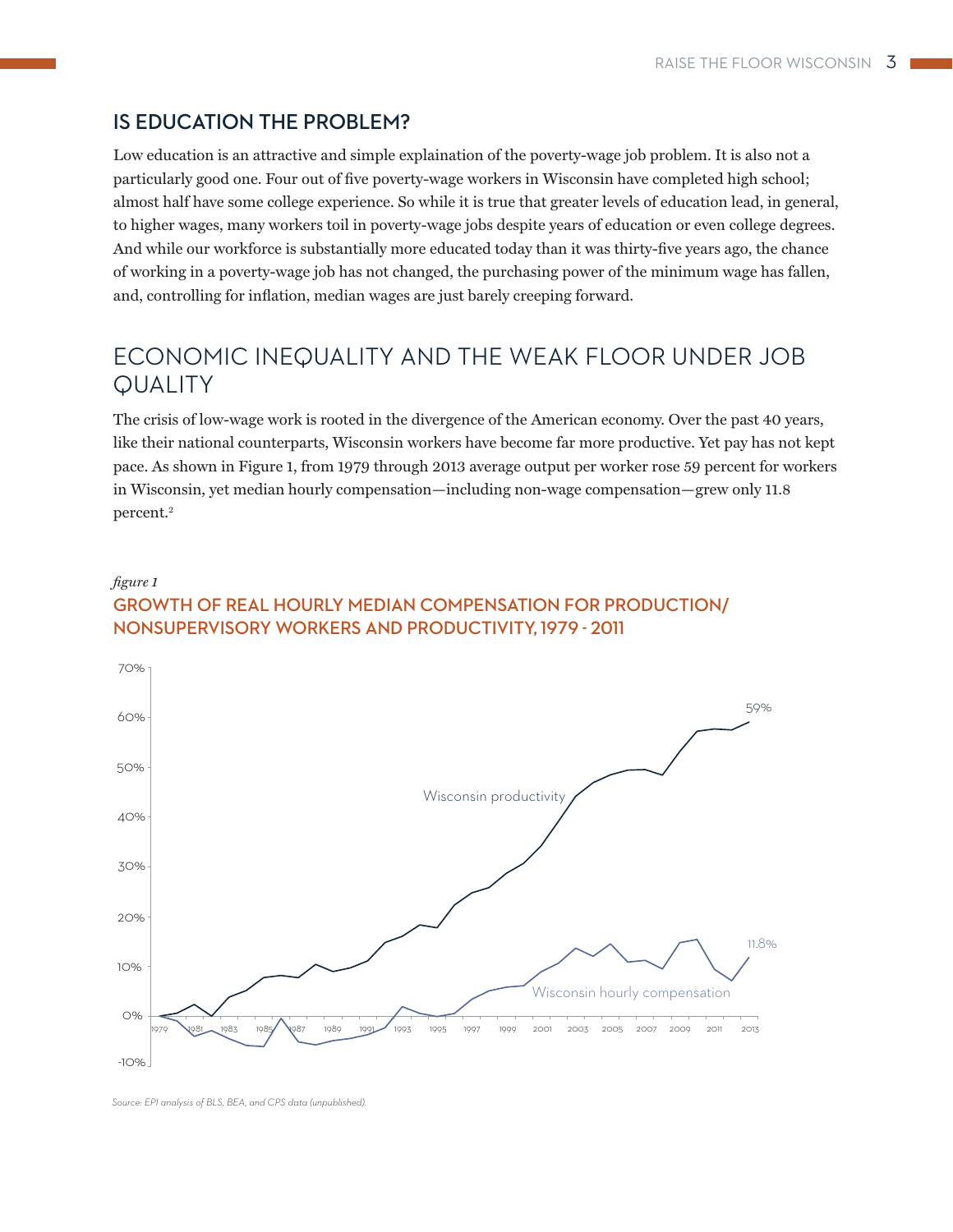And while wages are stagnant at the middle, they are actually falling at the bottom of the labor market. For most workers, real wages in 2013 are still lower than they were in 2007 before the Great Recession. But while the median worker is almost back to 2007 levels, workers in the lowest tenth of the wage distribution were still earning almost 7 percent less in 2013 than in 2007 (see Table 1).

However, the recent crash and recession are only a small part of the slow wage growth story. Except among the highest earners, wages have risen only modestly, if at all, over the last 35 years. Looking only at wage growth—i.e., excluding non-wage compensation—the median worker has seen real wages increase by a paltry 3.6 percent since 1979.

And for low-wage workers, things have been even worse. Workers in the bottom tenth of the wage distribution in Wisconsin are actually making 5.4 percent less than they did in 1979. In other words, **despite the fact that low-wage workers in Wisconsin are older, better educated, and producing more income for their employers than their counterparts a generation ago, they are being paid less today.**

# **10th percentile 30th percentile 50th percentile (Median) 70th percentile 90th percentile** 1979 \$8.90 \$12.29 \$16.41 \$21.74 \$29.32 1989 \$7.35 \$10.96 \$14.93 \$20.58 \$30.20 1995 \$7.87 \$11.32 \$15.42 \$20.71 \$31.28 2000 \$9.61 \$9.61 \$13.20 \$16.55 \$22.21 \$33.97 2007 \$9.04 \$9.04 \$12.95 \$17.04 \$22.83 \$34.90 2013 \$8.42 \$12.27 \$17.00 \$22.67 \$36.18 Cumulative change 2007-2013 -6.9% -5.3% -0.2% -0.7% 3.7% Cumulative change 1979-2013 -5.4% -0.2% 3.6% 4.3% 23.4%

# *table 1*

# **WAGES IN WISCONSIN BY DECILE BY YEAR (IN 2013 DOLLARS)**

*Source: Economic Policy Insitute analysis of Current Population Survey Data*

*Note: Dollars defl ated using the CPI-U-RS*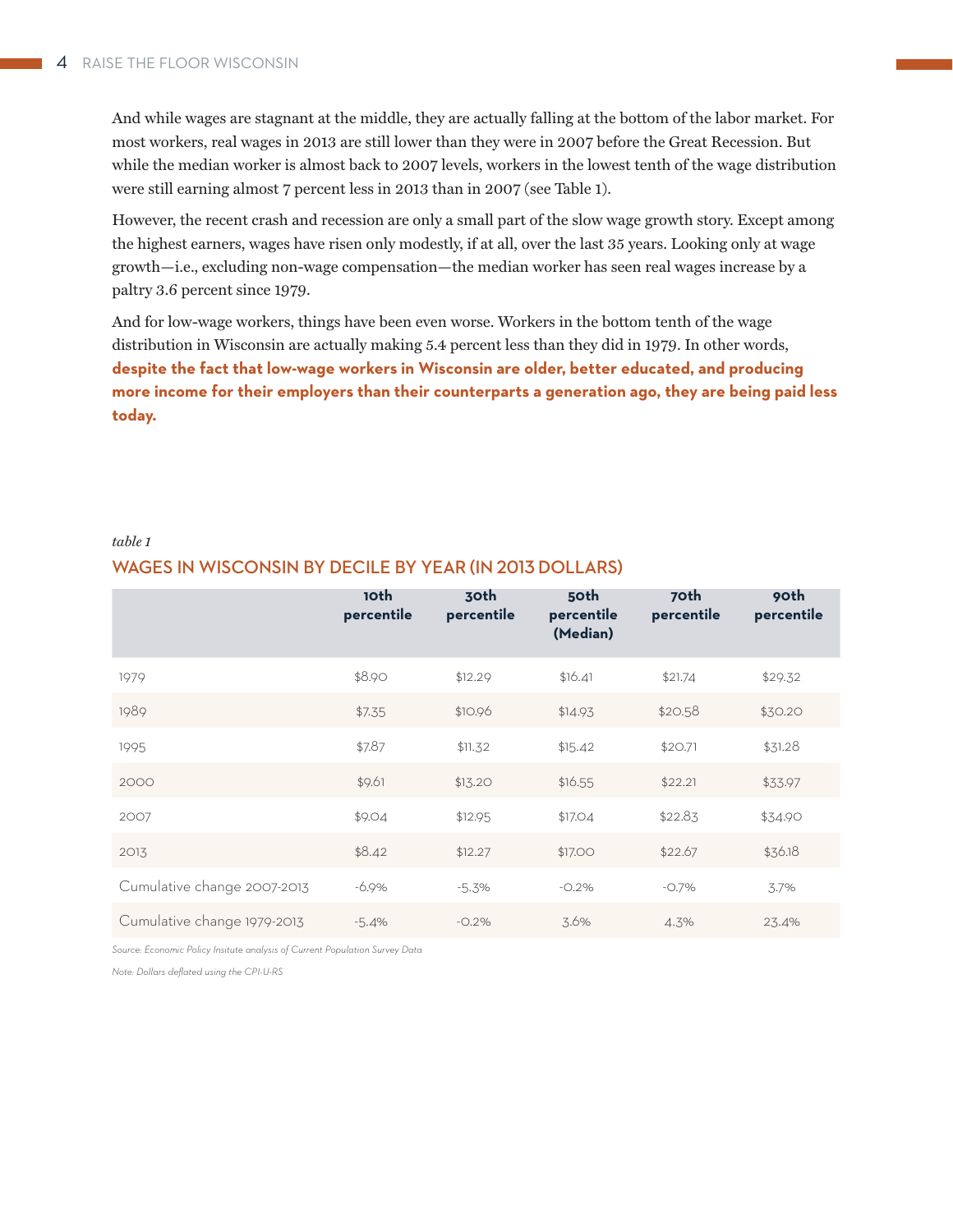Table 2 shows the **changing sectoral composition of work**, and with it the **declining influence of unions**. Even though the state has maintained a higher percentage of manufacturing jobs than its Midwest neighbors, fewer than 1 in 5 Wisconsin workers worked in manufacturing in 2013 compared to 1 in 3 in 1979. Service sector jobs, which pay less on average, have risen from 26 percent of all jobs in 1979 to 45 percent in 2013.

One reason there are so many low-wage service sector jobs, and why servicesector jobs on average pay less than manufacturing, is the lesser presence of unions in the service sector. But declining union strength is also evident in manufacturing. While the median wage in manufacturing was 21 percent higher than the overall median in 1979, that premium had slipped to 7 percent by 2013 (see Table 2).

### *table 2*

# **EMPLOYMENT AND MEDIAN WAGES BY SECTOR FOR WISCONSIN WORKERS, (1979 AND 2013)**

|                                          | 1979<br>or closest<br>available | 2013<br>or most<br>recent<br>available |
|------------------------------------------|---------------------------------|----------------------------------------|
| Median wage, all jobs (2013 dollars)     | \$16.45                         | \$17.00                                |
| Manufacturing share of total jobs        | 33%                             | 19%                                    |
| Manufacturing median wage (2013 dollars) | \$19.83                         | \$18.24                                |
| as percent of median wage in WI          | 121%                            | 107%                                   |
| Service share of total jobs              | 26%                             | 45%                                    |
| Service median wage (2013 dollars)       | \$14.65                         | \$15.00                                |
| as percent of median wage in WI          | 89%                             | 88%                                    |
| Share of workers in unions*              | 24%                             | 12%                                    |

*Source: COWS calculations from CPS data provided by the Economic Policy Institute*

*\*Source unionstats.com. Earliest data corresponds to 1983.*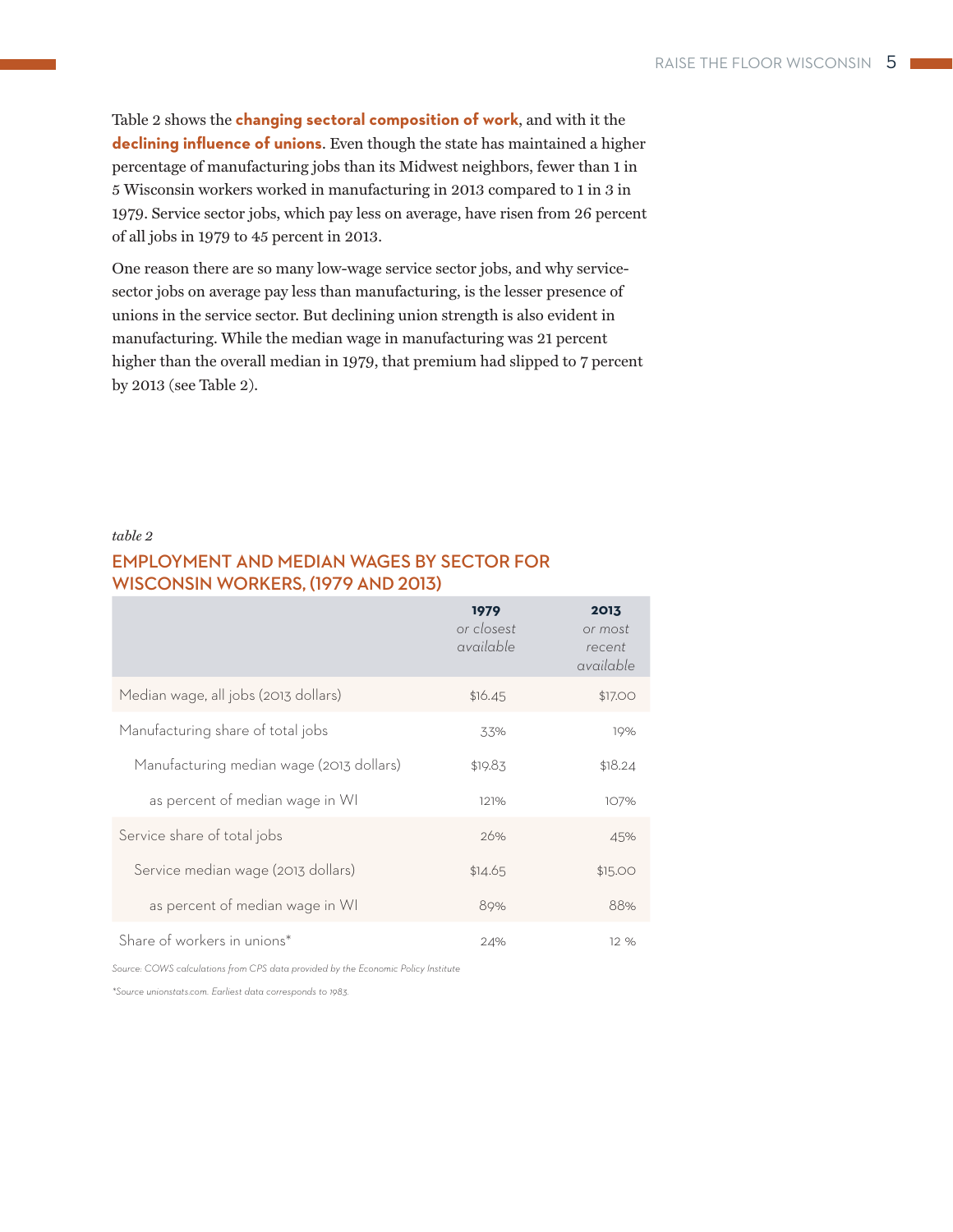# WORKING AT THE WAGE FLOOR: WISCONSIN WORKERS…

# **DEFINING JOB QUALITY**

\$11.36 *Wage required for a full-time/-* AN HOUR *of four out of poverty.. year-round worker to keep a family* 



POVERTY-WAGE JOBS  *pay \$11.35/hr or less*



BETTER JOBS *pay \$11.36/hr or more*



 700,000 2,000,000 **WORKERS WORKERS** 

# HOURS WORKED PER WEEK

36 40

MEDIAN HOURLY WAGE

\$7.60 \$20.80

# SOURCE OF HEALTH INSURANCE

# 50% 79% EMPLOYER/UNION 15% 4% PUBLICLY FUNDED 9% 7% PRIVATE PURCHASE

NO INSURANCE

22% 7%

# DEMOGRAPHICS OF POVERTY-WAGE WORKERS

*Share of workers in poverty-wage jobs for key demographic groups*

> 25% OF WHITE WORKERS

38% OF AFRICAN AMERICAN WORKERS

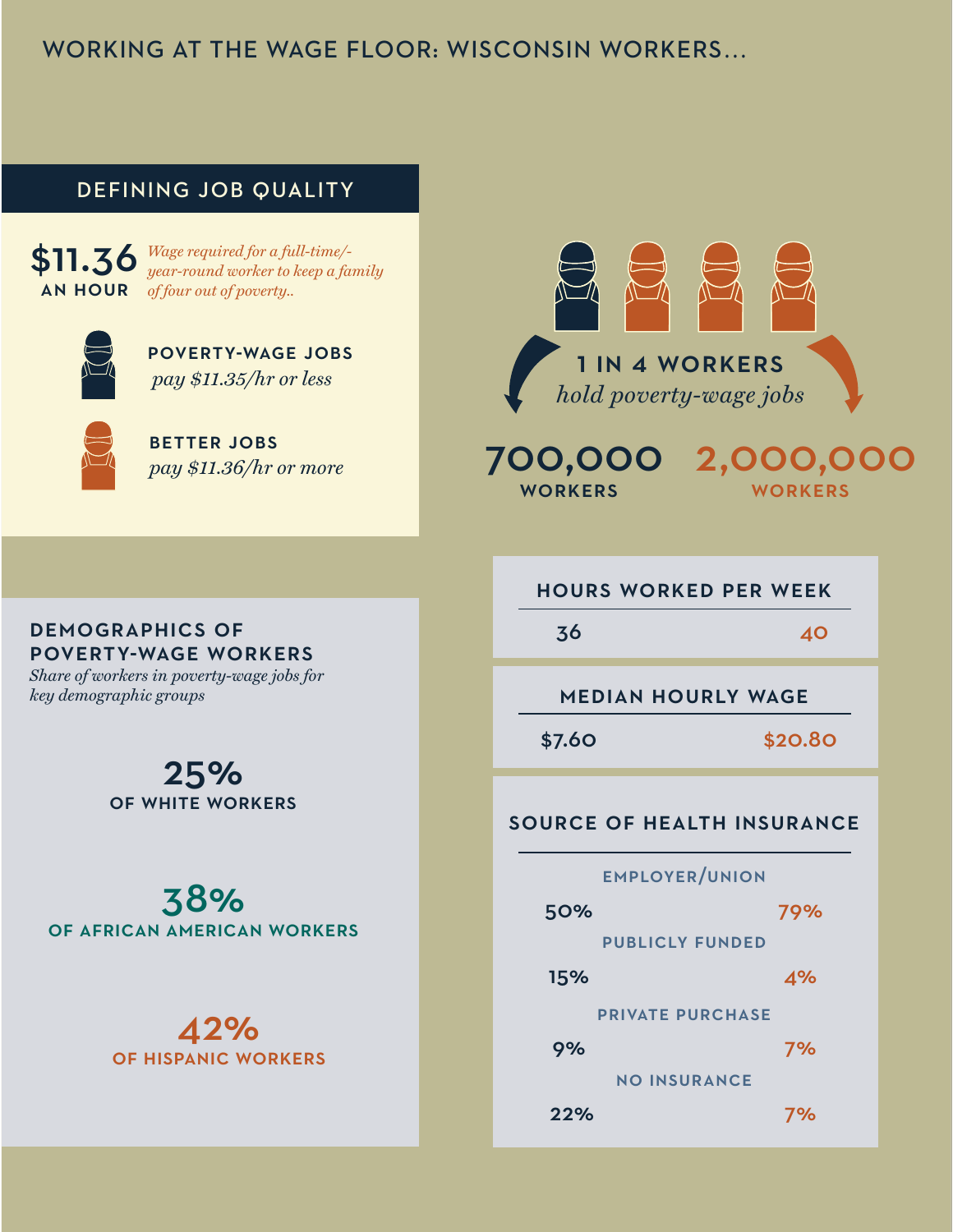# …AND WHERE THE JOBS ARE

# 280,000

*of Wisconsin's 700,000 poverty-wage workers work in these 3 sectors.*

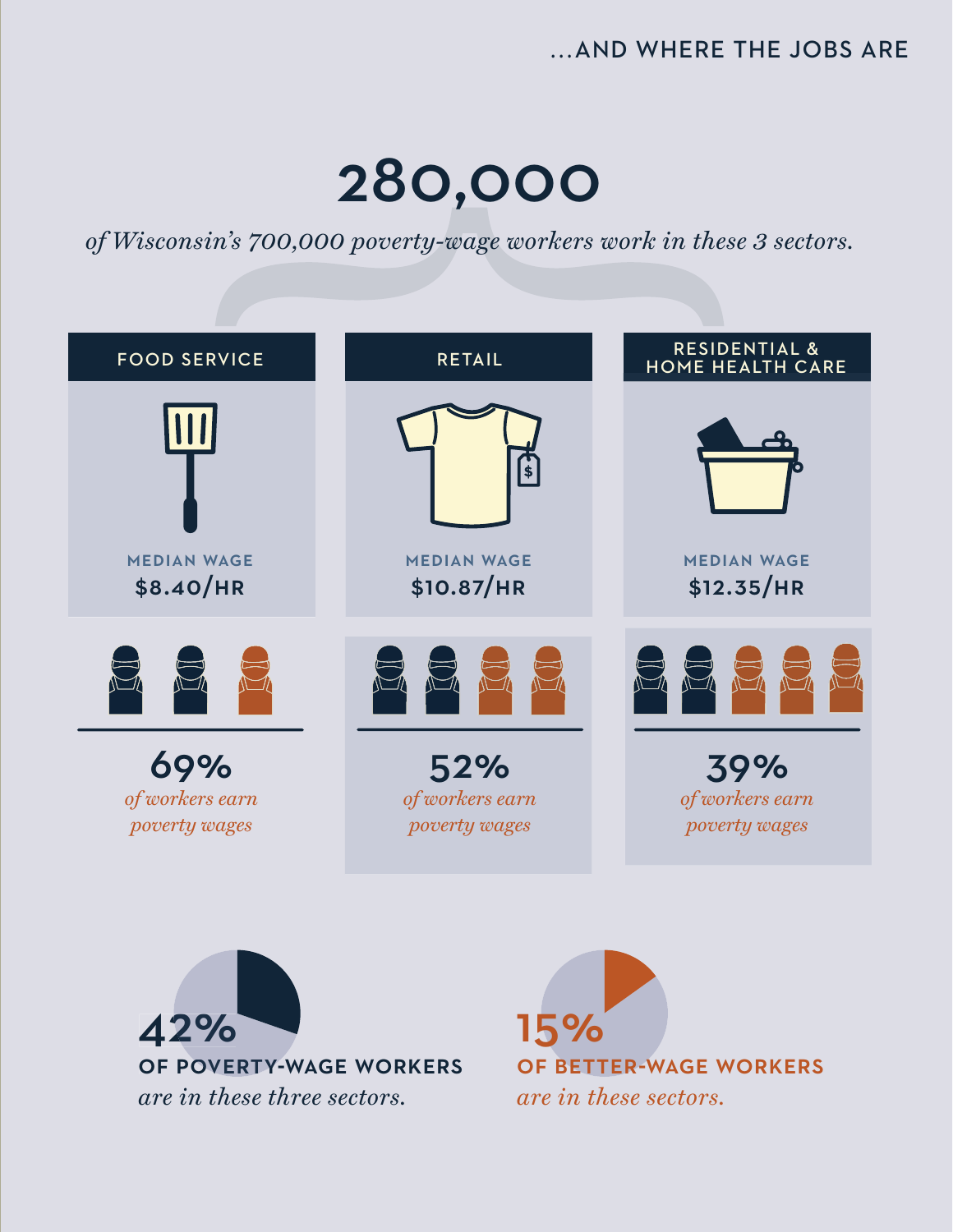# HOW MUCH DOES IT REALLY TAKE TO LIVE IN WISCONSIN?

The minimum wage in Wisconsin is the same as the federal minimum, \$7.25 per hour. Anyone who has ever worked for minimum wages knows how hard it is to make ends meet on the minimum wage alone. Even those lucky enough to get full-time work across the year earn just \$1250 per month, or \$15,000 per year. According to official federal guidelines, this is enough to keep a single individual "above the poverty line" but not a household of two or more.

But researchers also broadly agree that **the federal poverty threshold**, which was developed in the 1950s and has simply been adjusted for inflation since then, is a woefully inadequate measure of what it **actually takes a typical family to survive today.** As such, a number of

*Anyone who has ever worked for minimum wages knows how hard it is to make ends meet on the minimum wage alone. Even those lucky enough to get full-time work across the year earn just \$1250 per month, or \$15,000 per year.*

> alternative measures have been developed to assess true economic security. The Family Budget Calculator, developed by the Economic Policy Institute, yields location-specific estimates of the level of family income required to attain a secure, yet modest standard of living. It incorporates local costs of housing, food, childcare, transportation, health care, taxes, and other necessities, and provides economic security thresholds for 6 different family types, localized to 615 communities throughout the United States.

> To be clear, EPI's Family Budget Calculator is in some ways an aspirational measure, not a marker of outright destitution. For example, it assumes that all families will be able to own one car. Yet it does not assume any expenses for television or internet service, nor any savings whatsoever. Even in the best of economic times, many workers will not earn enough to reach this level of economic security, but it is instructive to see just how many workers in Wisconsin are below it.3

The Family Budget Calculator contains budget thresholds for specific regions of Wisconsin, as well an estimate for the remaining rural areas (see Appendix for tables). Averaging across the state, a one-adult, one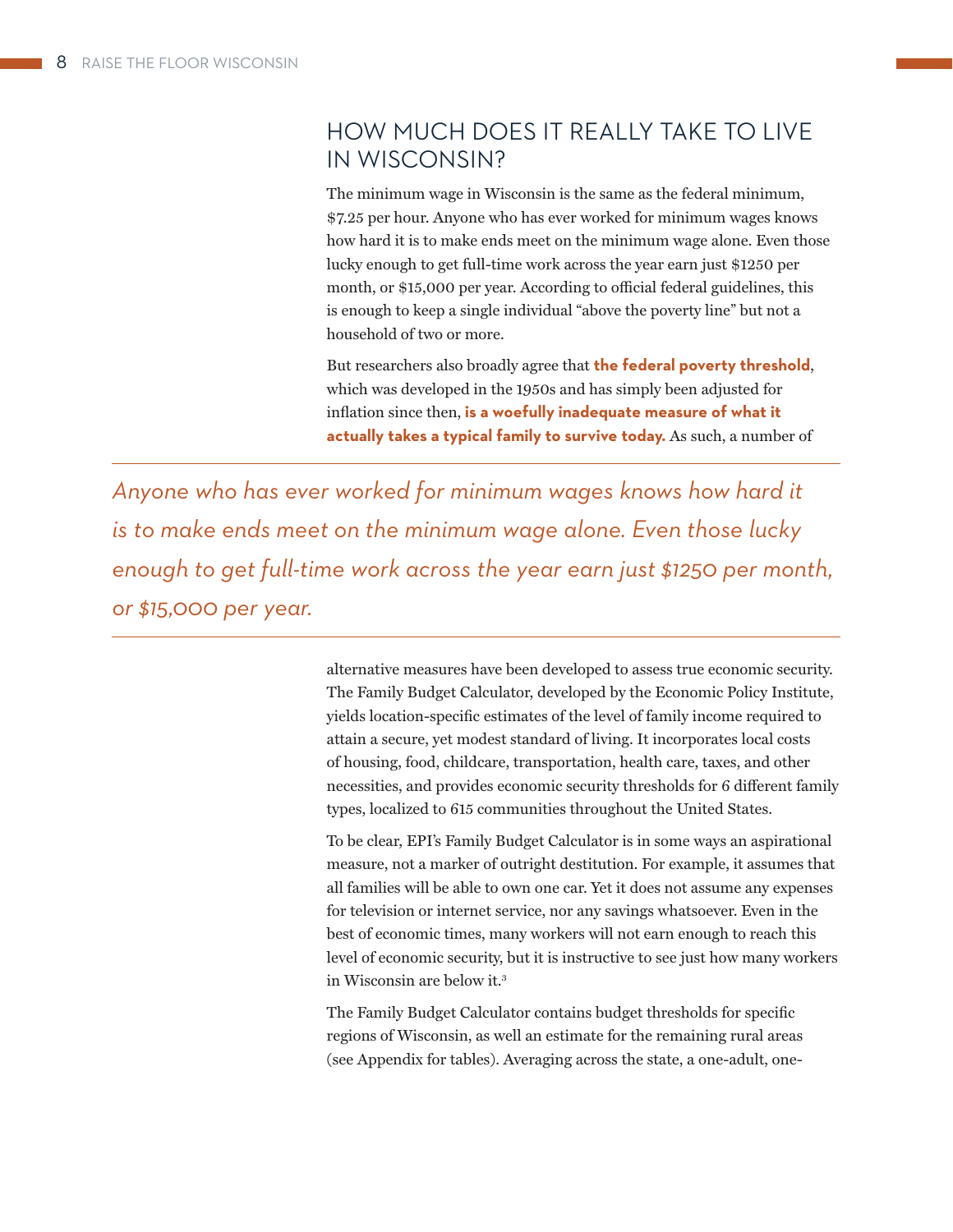child family in Wisconsin would need annual income of \$49,011 to meet the family budget threshold. This equates to an hourly wage of \$23.56 for a full-time, year-round worker. The average two-adult, two-child family would need \$71,914 in annual income to be above the family budget threshold. This equates to an hourly wage of \$17.29 per hour for each parent.<sup>4</sup>

In 2013, 51 percent—more than half—of Wisconsin's workers did not meet the \$17.29 threshold.5 By gender, 58 percent of working women and 45 percent of working men in Wisconsin earned a wage too low to provide half the income needed to keep a family of four above the family budget threshold working full time, year round.



*Note: See Gould, et. al. 2013. "What Families Need to Get By: The 2013 Update of EPI's Family Budget Calculator." Economic Policy Institute Issue Brief #368. http://www.epi.org/ resources/budget/ for a detailed methodology and description of each cost item.* 

*Source: Economic Policy Institute Family Budget Calculator, http://www.epi.org/resources/budget/*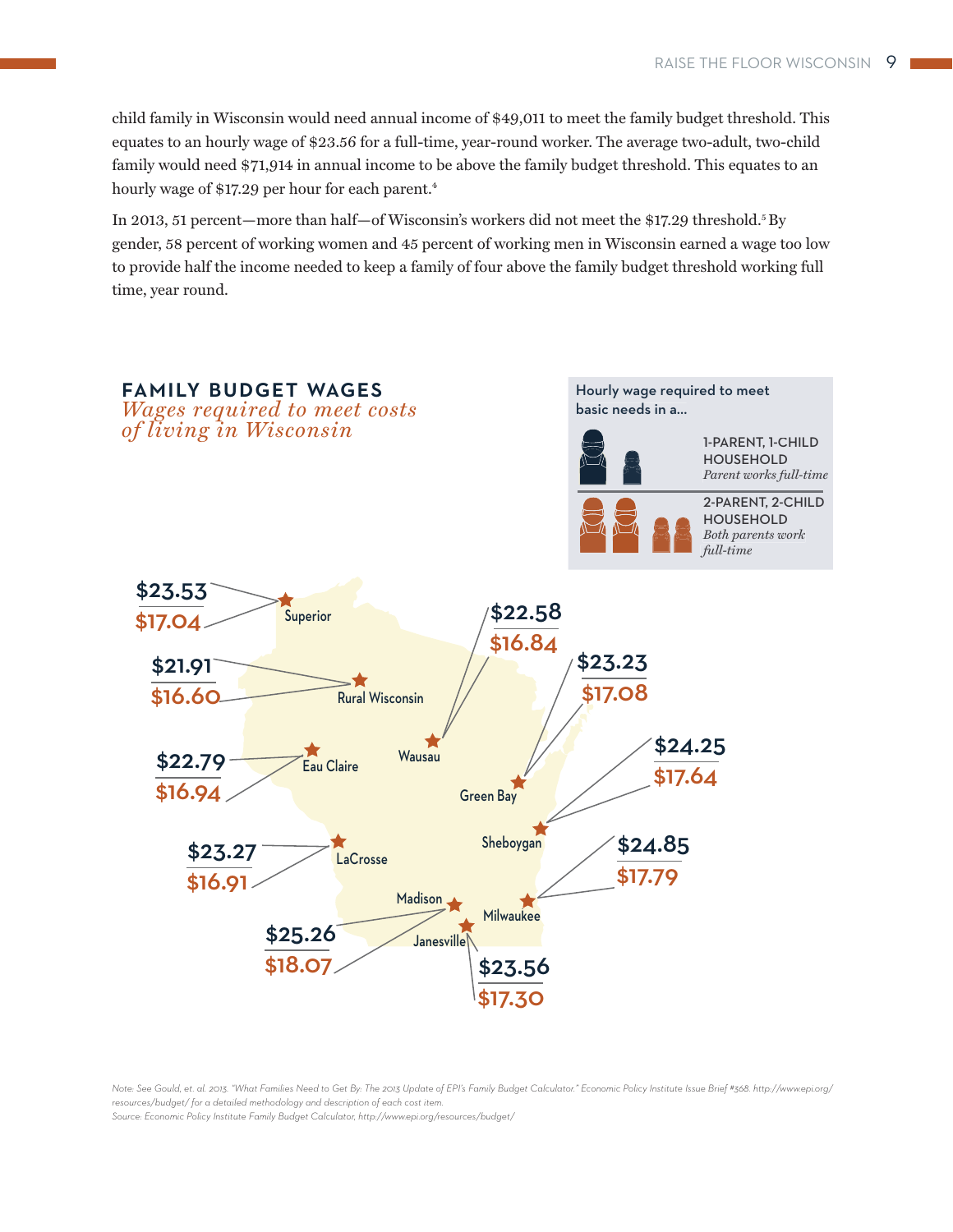# WANT TO IMPROVE JOBS? RAISE THE MINIMUM WAGE

The most direct route to improving this situation is to raise the state's minimum wage. Minimum wages are moving up across the country as workers stand up for higher wages. Perhaps because it is clear that low wages simply cannot support families, and perhaps also because people are concerned that too many workers are seeing no benefit from economic growth, polling consistently shows strong majority support for higher minimum wages from conservatives and liberals alike.

# **WHO WINS WITH A HIGHER MINIMUM WAGE? WORKERS, THE COMMUNITY, THE ECONOMY**

Raising the floor under Wisconsin's low-wage labor market would not only raise incomes for low-wage workers, it would also help strengthen the state's economy, help high-road businesses that already pay decent wages and invest in their workers, and promote a more inclusive economic prosperity.

# **WORKING FAMILIES WIN**

Increasing the minimum wage would improve the earnings picture for hundreds of thousands of adult Wisconsin workers. In *Impact of Minimum Wage Increase on Wisconsin Families*<sup>6</sup>, we found that raising the minimum wage in Wisconsin to \$10.10 per hour would raise wages for some 587,000 workers in Wisconsin, including 404,000 who currently earn less than \$10.10 per hour, and another 183,000 workers who make slightly more but would likely benefit from the upward ripple effect on their wages. Of those 587,000 Wisconsin workers, 79 percent are over 20 years old. The overwhelming majority of low-wage earners who would receive a raise by restoring the minimum wage to its historic value are adults who spend their careers doing the frontline work that makes our economy function.

*Raising the floor under Wisconsin's low-wage labor market would not only raise incomes for low-wage workers, it would also help strengthen the state's economy, help high-road businesses that already pay decent wages and invest in their workers, and promote more inclusive economic prosperity.*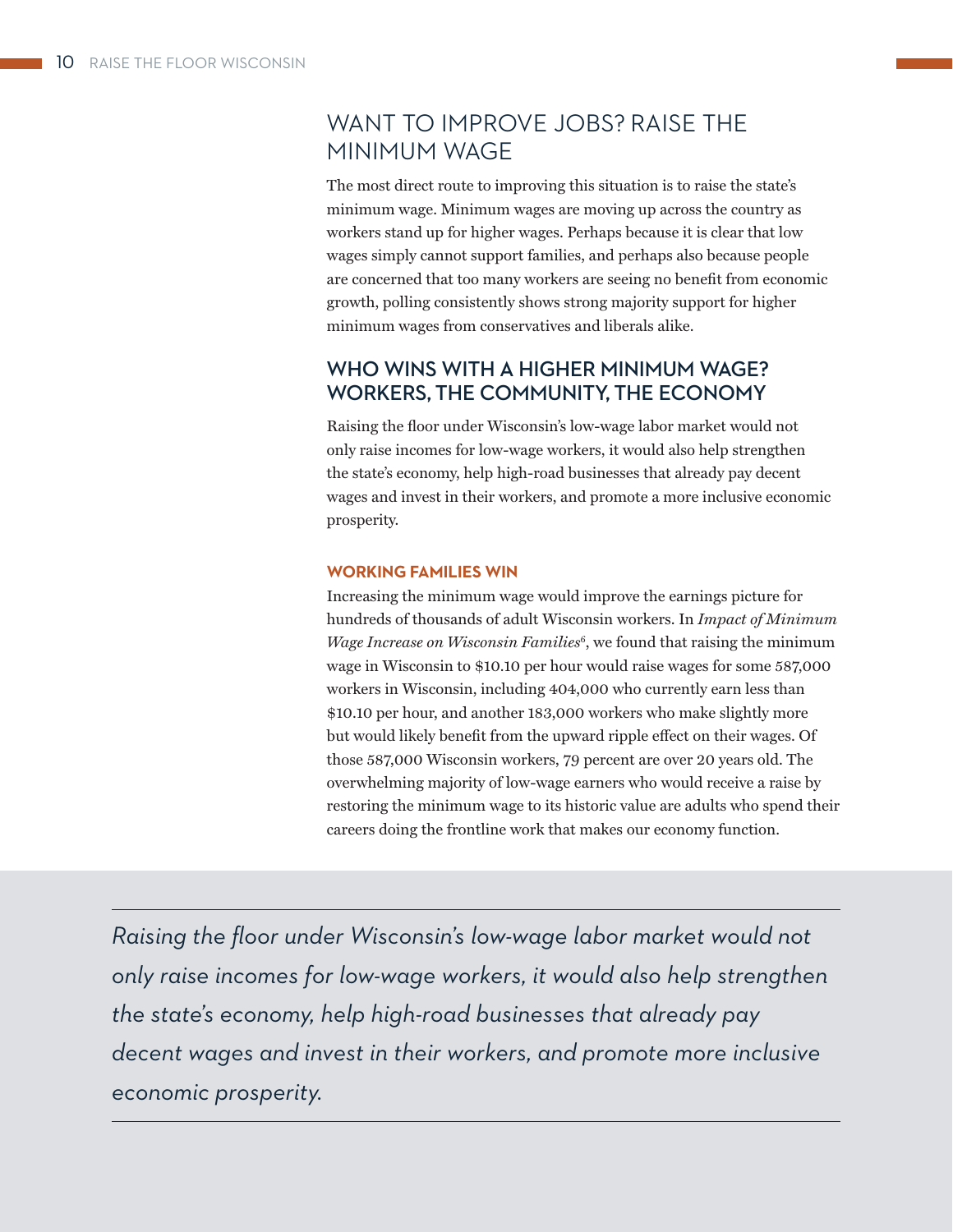# **THE ECONOMY GETS A BOOST**

Unlike the very wealthy, people working low-wage jobs recycle wage increases right back into their local economy. The Federal Reserve Bank of Chicago estimates that "following a \$1 minimum wage hike, household income rises on average by about \$250 per quarter and spending by roughly \$700 a quarter."7 The Economic Policy Institute found that raising the federal minimum wage from \$7.25 to \$10.10 per hour would result in a net increase in economic activity of about \$33 billion and create approximately 140,000 new jobs nationwide.8

In 2014, a letter signed by more than 600 economics, including 7 Nobel Laureates and 8 former presidents of the AEA, appealed to the president and congressional leaders for a federal minimum wage increase: "In recent years there have been important developments in the academic literature on the effect of increases in the minimum wage on employment, with the weight of evidence now showing that increases in the minimum wage have had little or no negative effect on the employment of minimum-wage workers, even during times of weakness in the labor market."9 Even some conservative economists believe that corporate wage cutting has gone too far. A former managing director at Salomon Smith Barney told The New York Times, **"Corporations are taking huge advantage of the slack in the**  labor market... to cut benefits and **wages, and to shorten hours" — a strategy that "very much jeopardizes our chances of experiencing a real recovery."10**

*In 2014, a letter signed by more than 600 economics, including 7 Nobel Laureates and 8 former presidents of the AEA, have appealed to the president and congressional leaders for a federal minimum wage increase: In recent years there have been important developments in the academic literature on the eff ect of increases in the minimum wage on employment, with the weight of evidence now showing that increases in the minimum wage have had little or no negative eff ect on the employment of minimum-wage workers, even during times of weakness in the labor market.*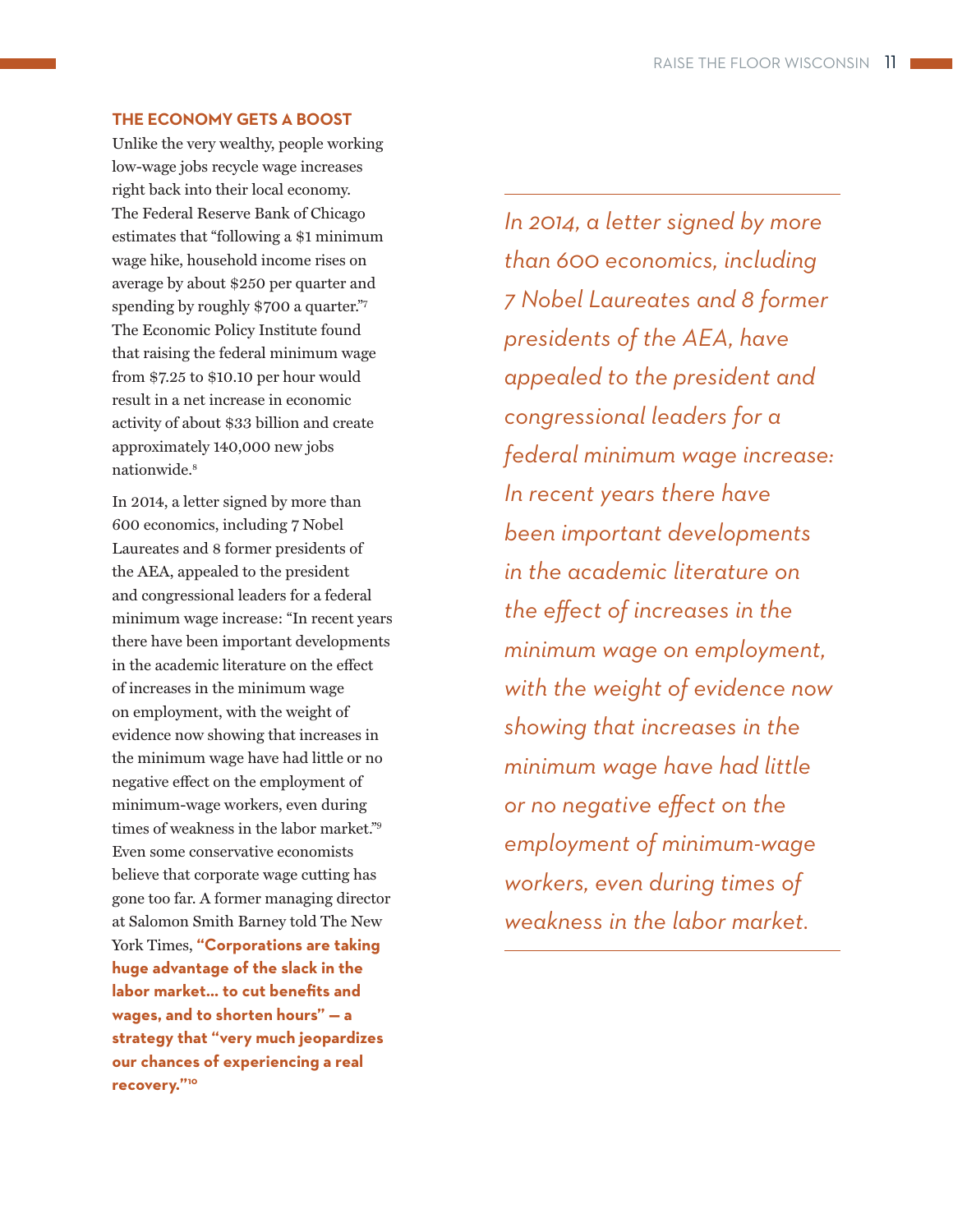# MINIMUM WAGE DYNAMICS

Raising the wage floor is often opposed by many employers and met with skepticism by others. This is "bad for business," they say. But the facts tell a different story:

# **RAISING THE MINIMUM WAGE DOES NOT INCREASE UNEMPLOYMENT**

Simplistic economic models based on the logic of supply and demand predict that raising the minimum wage always leads to job losses for workers whose productivity is too low to justify being paid the higher minimum. This model has been the basis of opposition to raising the minimum for at least 100 years. Corporations and their spokesman promote this view. The best evidence from the field, however, does not.<sup>11</sup>

In fact, over the last twenty years this assumption has been turned on its head. In looking into employment dynamics in the 13 states that raised the minimum wage at the start of 2014, the Center for Economic and Policy Research (CEPR) found that employment growth rates in those states met or exceeded job growth rates in state's that didn't raise the minimum wage.12

How could an increase in wages not yield displacement of workers? Another study from CEPR provides this overview of the dynamics created by minimum wage increases. Rather than "disemployment effects," one observes a variety of other response mechanisms:

*"The strongest evidence suggests that the most important channels of adjustment are:*

- *reductions in labor turnover;*
- $\cdot$  *improvements in organizational efficiency;*
- *reductions in wages of higher earners ("wage compression"); and*
- *small price increases.*

*Given the relatively small cost to employers of modest increases in the minimum wage, these adjustment mechanisms appear to be more than*  sufficient to avoid employment losses, even for employers with a large *share of low-wage workers."13 -- John Schmitt, CEPR*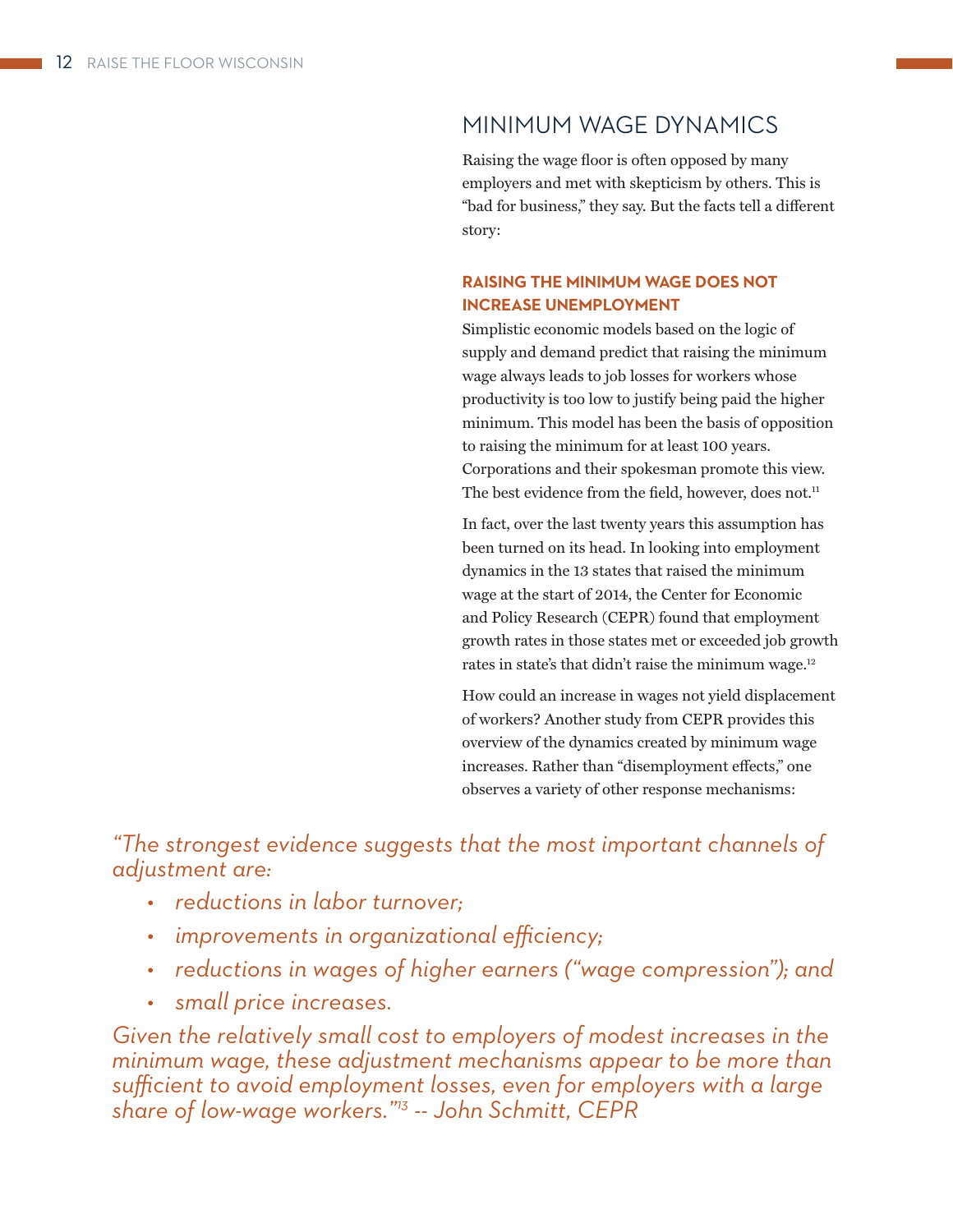Higher wages tend to lead to lower employee turnover and higher worker productivity. Employers may often project layoffs when anticipating a coming wage increase, but then find they can afford the raise after all, as workers' job tenure and productivity go up and hiring and training costs fall. Employees are also more likely to invest in improving their job skills, further increasing productivity, when they can see a decent employment future ahead. **In other words, employers can actually gain from minimum wage increases in ways they may not even be able to predict.14**

More than 1000 business owners and executives, including small business owners from all 50 states, Costco CEO Jim Singeal and U.S. Women's Chamber of Commerce CEO Margot Dorfman, supported the most recent increase in the federal minimum wage and current efforts to raise the federal minimum to \$10.10 per hour. As their letter of support stated, "Higher wages benefit **business by increasing consumer purchasing power, reducing costly employee turnover, raising productivity, and improving product quality, customer satisfaction and company reputation."15**

Higher-wage businesses that invest in their workers and offer quality products and services can also be helped by raising the wage floor. A higher minimum wage helps level the playing field and improve the relative competitive position of "high-road" businesses that already pay their workers more and contribute more to their communities.16

Large firms making healthy profits employ most low-wage workers and can afford to pay workers more. Recent research shows that two-thirds of America's lowest-paid workers are employed by firms with 100 or more workers. These businesses can afford to pay higher wages. Among the 50 largest low-wage employers, a 2012 study showed 92 percent were profitable the previous year and 63 percent earned higher profits in 2012 than before

the recession.<sup>17</sup>

Perhaps most revealing, executive compensation at these firms averaged \$9.4 million per year. But instead of paying their workers better, in the five years through 2011 these same firms chose instead to pay \$174.8 billion in dividends to shareholders and buying up shares of their own stock.<sup>18</sup>

# **CONCLUSION**

Raising Wisconsin's minimum wage would make a significant difference in the quality of life of hundreds of thousands of workers stuck in povertywage jobs. They are health care workers who cannot afford health care. They cook and serve food, but make too little to keep food on their families' tables. They sell items they could never afford to buy. They take care of the old and the frail and the disabled, allowing their patients and clients the dignity and independence they deserve. Raising the minimum wage will assist in allowing low-wage workers the dignity and independence they deserve.

Our economy stands to gain as well. As jobs get better, workers stay longer at their jobs, become better at their work, and can spend more to boost the local economy. Raising the minimum wage puts Wisconsin on a path to more inclusive growth.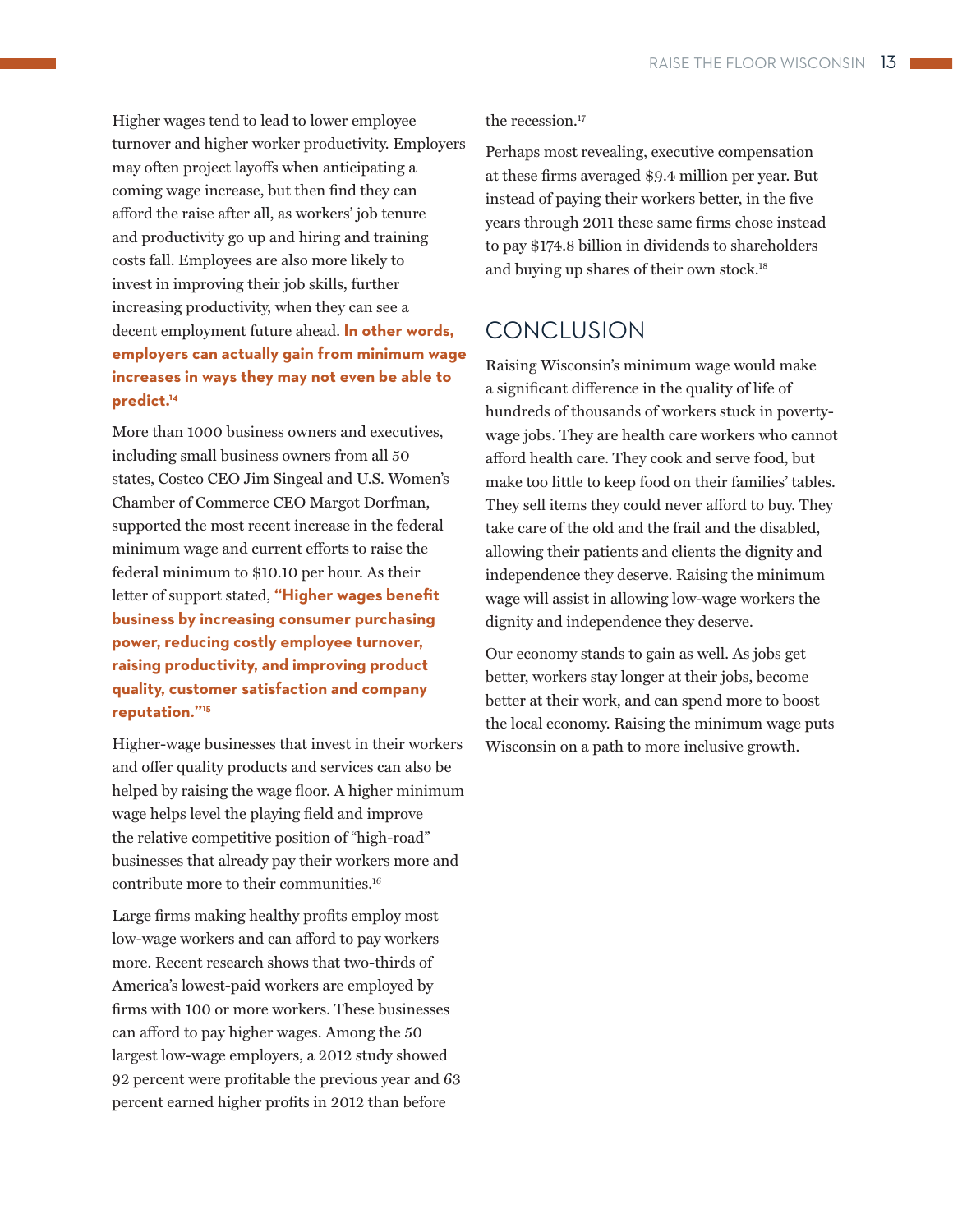# *table 1*

# **FAMILY BUDGET THRESHOLD AND COMPONENT COSTS FOR A 1-PARENT, 1-CHILD HOUSEHOLD IN WISCONSIN**

| <b>Area Name</b>                                          | <b>Housing</b> | Monthly Monthly<br>Food | Child-<br>care | Monthly Monthly Monthly<br>Trans-<br>port | <b>Health</b><br>care | Monthly<br>Necessi-<br>ties | <b>Taxes</b> | Other Monthly Monthly Annual<br><b>Total</b> | <b>Total</b>               | <b>Hourly</b><br>wage at<br>2080<br>hours<br>per year |
|-----------------------------------------------------------|----------------|-------------------------|----------------|-------------------------------------------|-----------------------|-----------------------------|--------------|----------------------------------------------|----------------------------|-------------------------------------------------------|
| Appleton, WI MSA                                          | \$681          | \$369                   | \$827          | \$459                                     | \$958                 | \$269                       | \$428        | \$3,991                                      | \$47,887                   | \$23.02                                               |
| Columbia County, WI<br>HUD Metro FMR Area                 | \$736          | \$369                   | \$827          | \$459                                     | \$973                 | \$283                       | \$462        | \$4,109                                      | \$49,311                   | \$23.71                                               |
| Duluth, MN-WI MSA                                         | \$725          | \$369                   | \$827          | \$459                                     | \$966                 | \$280                       | \$453        | \$4,079                                      | \$48,952                   | \$23.53                                               |
| Eau Claire, WI MSA                                        | \$658          | \$369                   | \$827          | \$459                                     | \$958                 | \$263                       | \$416        | \$3,950                                      | \$47,398                   | \$22.79                                               |
| Fond du Lac, WI MSA                                       | \$670          | \$369                   | \$827          | \$459                                     | \$958                 | \$266                       | \$422        | \$3,971                                      | \$47,653                   | \$22.91                                               |
| Green Bay, WI HUD<br>Metro FMR Area                       | \$685          | \$369                   | \$827          | \$480                                     | \$958                 | \$270                       | \$438        | \$4,027                                      | \$48,322                   | \$23.23                                               |
| Iowa County, WI HUD<br>Metro FMR Area                     | \$746          | \$369                   | \$827          | \$459                                     | \$973                 | \$285                       | \$466        | \$4,127                                      | \$49,520                   | \$23.81                                               |
| Janesville, WI MSA                                        | \$734          | \$369                   | \$827          | \$459                                     | \$958                 | \$282                       | \$454        | \$4,084                                      | \$49,005                   | \$23.56                                               |
| Kenosha County, WI<br>HUD Metro FMR Area                  | \$801          | \$369                   | \$827          | \$459                                     | \$973                 | \$300                       | \$493        | \$4,222                                      | \$50,662                   | \$24.36                                               |
| La Crosse, WI-MN<br><b>MSA</b>                            | \$699          | \$369                   | \$827          | \$459                                     | \$966                 | \$273                       | \$440        | \$4,034                                      | \$48,407                   | \$23.27                                               |
| Madison, WI HUD<br>Metro FMR Area                         | \$889          | \$369                   | \$827          | \$480                                     | \$958                 | \$322                       | \$534        | \$4,379                                      | \$52,548                   | \$25.26                                               |
| Milwaukee-Waukesha-<br>West Allis, WI MSA                 | \$828          | \$369                   | \$827          | \$480                                     | \$991                 | \$306                       | \$507        | \$4,308                                      | \$51,695                   | \$24.85                                               |
| Minneapolis-St. Paul-<br>Bloomington, MN-WI<br><b>MSA</b> | \$920          | \$369                   | \$827          | \$459                                     | \$984                 | \$330                       | \$548        | \$4,438                                      | \$53,254                   | \$25.60                                               |
| Oconto County, WI<br>HUD Metro FMR Area                   | \$626          | \$369                   | \$827          | \$459                                     | \$973                 | \$255                       | \$405        | \$3.915                                      | \$46,979                   | \$22.59                                               |
| Oshkosh-Neenah, WI<br><b>MSA</b>                          | \$669          | \$369                   | \$827          | \$459                                     | \$958                 | \$266                       | \$421        | \$3,969                                      | \$47,631                   | \$22.90                                               |
| Racine, WI MSA                                            | \$733          | \$369                   | \$827          | \$459                                     | \$958                 | \$282                       | \$454        | \$4,082                                      | \$48,986                   | \$23.55                                               |
| Rural                                                     | \$657          | \$369                   | \$598          | \$570                                     | \$973                 | \$263                       | \$368        | \$3,799                                      | \$45,582                   | \$21.91                                               |
| Sheboygan, WI MSA                                         | \$803          | \$369                   | \$827          | \$459                                     | \$958                 | \$300                       | \$487        | \$4,204                                      | \$50,444                   | \$24.25                                               |
| Wausau, WI MSA                                            | \$638          | \$369                   | \$827          | \$459                                     | \$958                 | \$258                       | \$405        | \$3,914                                      | \$46,968                   | \$22.58                                               |
|                                                           |                |                         |                |                                           |                       | <b>Average:</b>             |              |                                              | $ 4,084 $ \$49,011 \$23.56 |                                                       |

*Note: See Gould, et. al. 2013. "What Families Need to Get By: The 2013 Update of EPI's Family Budget Calculator." Economic Policy Institute Issue Brief #368. http://www.epi.org/ resources/budget/ for a detailed methodology and description of each cost item.* 

*Source: Economic Policy Institute Family Budget Calculator, http://www.epi.org/resources/budget/*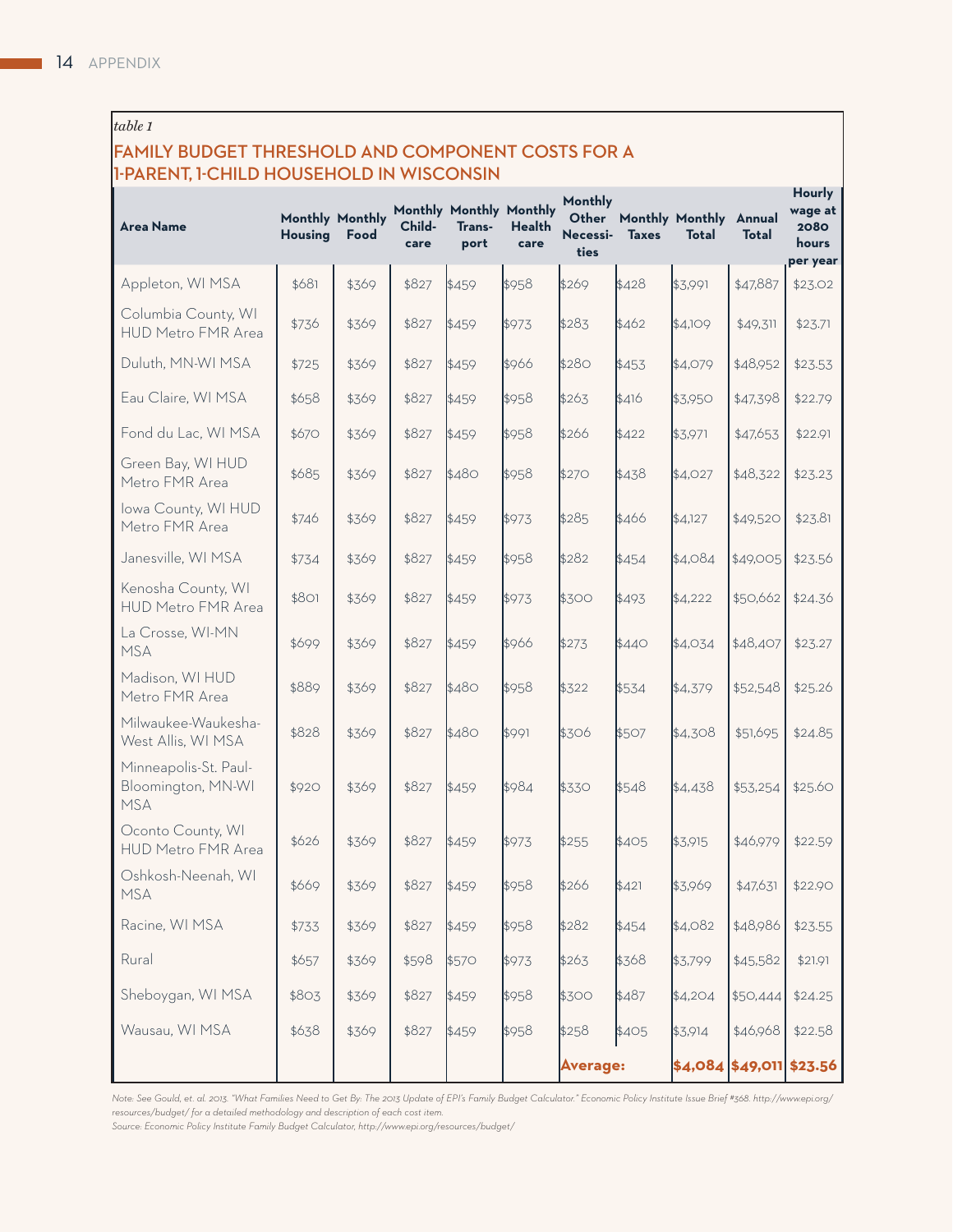# *table 2*

# **FAMILY BUDGET THRESHOLD AND COMPONENT COSTS FOR A 2-PARENT, 2-CHILD HOUSEHOLD IN WISCONSIN**

| <b>Area Name</b>                                          | <b>Monthly Monthly</b><br><b>Housing</b> | Food  | Child-<br>care | Monthly Monthly Monthly<br>Trans-<br>port | Health<br>care | Monthly<br>Other<br>Necessi-<br>ties | <b>Taxes</b> | Monthly Monthly Annual<br><b>Total</b> | Total    | Hourly<br>wage at<br>2080<br>hours<br>per year |
|-----------------------------------------------------------|------------------------------------------|-------|----------------|-------------------------------------------|----------------|--------------------------------------|--------------|----------------------------------------|----------|------------------------------------------------|
| Appleton, WI MSA                                          | \$681                                    | \$754 | \$1,526        | \$603                                     | \$1,489        | \$367                                | \$490        | \$5,910                                | \$70,919 | \$17.05                                        |
| Columbia County, WI<br><b>HUD Metro FMR Area</b>          | \$736                                    | \$754 | \$1,526        | \$603                                     | \$1,520        | \$381                                | \$523        | \$6,044                                | \$72,527 | \$17.43                                        |
| Duluth, MN-WI MSA                                         | \$725                                    | \$754 | \$1,526        | \$603                                     | \$1,433        | \$379                                | \$488        | \$5,907                                | \$70,885 | \$17.04                                        |
| Eau Claire, WI MSA                                        | \$658                                    | \$754 | \$1,526        | \$603                                     | \$1,489        | \$361                                | \$480        | \$5,871                                | \$70,457 | \$16.94                                        |
| Fond du Lac, WI MSA                                       | \$670                                    | \$754 | \$1,526        | \$603                                     | \$1,489        | \$364                                | \$485        | \$5,891                                | \$70,697 | \$16.99                                        |
| Green Bay, WI HUD<br>Metro FMR Area                       | \$685                                    | \$754 | \$1,526        | \$607                                     | \$1,489        | \$368                                | \$493        | \$5,922                                | \$71,065 | \$17.08                                        |
| Iowa County, WI HUD<br>Metro FMR Area                     | \$746                                    | \$754 | \$1,526        | \$603                                     | \$1,520        | \$384                                | \$528        | \$6,061                                | \$72,728 | \$17.48                                        |
| Janesville, WI MSA                                        | \$734                                    | \$754 | \$1,526        | \$603                                     | \$1,489        | \$381                                | \$512        | \$5,998                                | \$71,982 | \$17.30                                        |
| Kenosha County, WI<br><b>HUD Metro FMR Area</b>           | \$801                                    | \$754 | \$1,526        | \$603                                     | \$1,520        | \$398                                | \$550        | \$6,153                                | \$73,830 | \$17.75                                        |
| La Crosse, WI-MN<br><b>MSA</b>                            | \$699                                    | \$754 | \$1,526        | \$603                                     | \$1,433        | \$372                                | \$477        | \$5,864                                | \$70,364 | \$16.91                                        |
| Madison, WI HUD<br>Metro FMR Area                         | \$889                                    | \$754 | \$1,526        | \$607                                     | \$1,489        | \$421                                | \$577        | \$6,263                                | \$75,158 | \$18.07                                        |
| Milwaukee-Waukesha-<br>West Allis, WI MSA                 | \$828                                    | \$754 | \$1,526        | \$607                                     | \$1,496        | \$405                                | \$552        | \$6,168                                | \$74,018 | \$17.79                                        |
| Minneapolis-St. Paul-<br>Bloomington, MN-WI<br><b>MSA</b> | \$920                                    | \$754 | \$1,526        | \$603                                     | \$1,524        | \$428                                | \$601        | \$6,356                                | \$76,277 | \$18.34                                        |
| Oconto County, WI<br>HUD Metro FMR Area                   | \$626                                    | \$754 | \$1,526        | \$603                                     | \$1,520        | \$353                                | \$477        | \$5,860                                | \$70,317 | \$16.90                                        |
| Oshkosh-Neenah, WI<br><b>MSA</b>                          | \$669                                    | \$754 | \$1,526 \$603  |                                           | \$1,489        | \$364                                | \$484        | \$5,890                                | \$70,677 | \$16.99                                        |
| Racine, WI MSA                                            | \$733                                    | \$754 | \$1,526        | \$603                                     | \$1,489        | \$381                                | \$511        | \$5,997                                | \$71,964 | \$17.30                                        |
| Rural                                                     | \$657                                    | \$754 | \$1,297        | \$717                                     | \$1,520        | \$361                                | \$450        | \$5,756                                | \$69,071 | \$16.60                                        |
| Sheboygan, WI MSA                                         | \$803                                    | \$754 | \$1,526        | \$603                                     | \$1,489        | \$399                                | \$540        | \$6,114                                | \$73,367 | \$17.64                                        |
| Wausau, WI MSA                                            | \$638                                    | \$754 | \$1,526        | \$603                                     | \$1,489        | \$356                                | \$471        | \$5,838                                | \$70,054 | \$16.84                                        |
|                                                           |                                          |       |                |                                           |                | <b>Average:</b>                      |              | \$5,993                                | \$71,914 | \$17.29                                        |

*Note: See Gould, et. al. 2013. "What Families Need to Get By: The 2013 Update of EPI's Family Budget Calculator." Economic Policy Institute Issue Brief #368. http://www.epi.org/ resources/budget/ for a detailed methodology and description of each cost item.* 

*Source: Economic Policy Institute Family Budget Calculator, http://www.epi.org/resources/budget/*